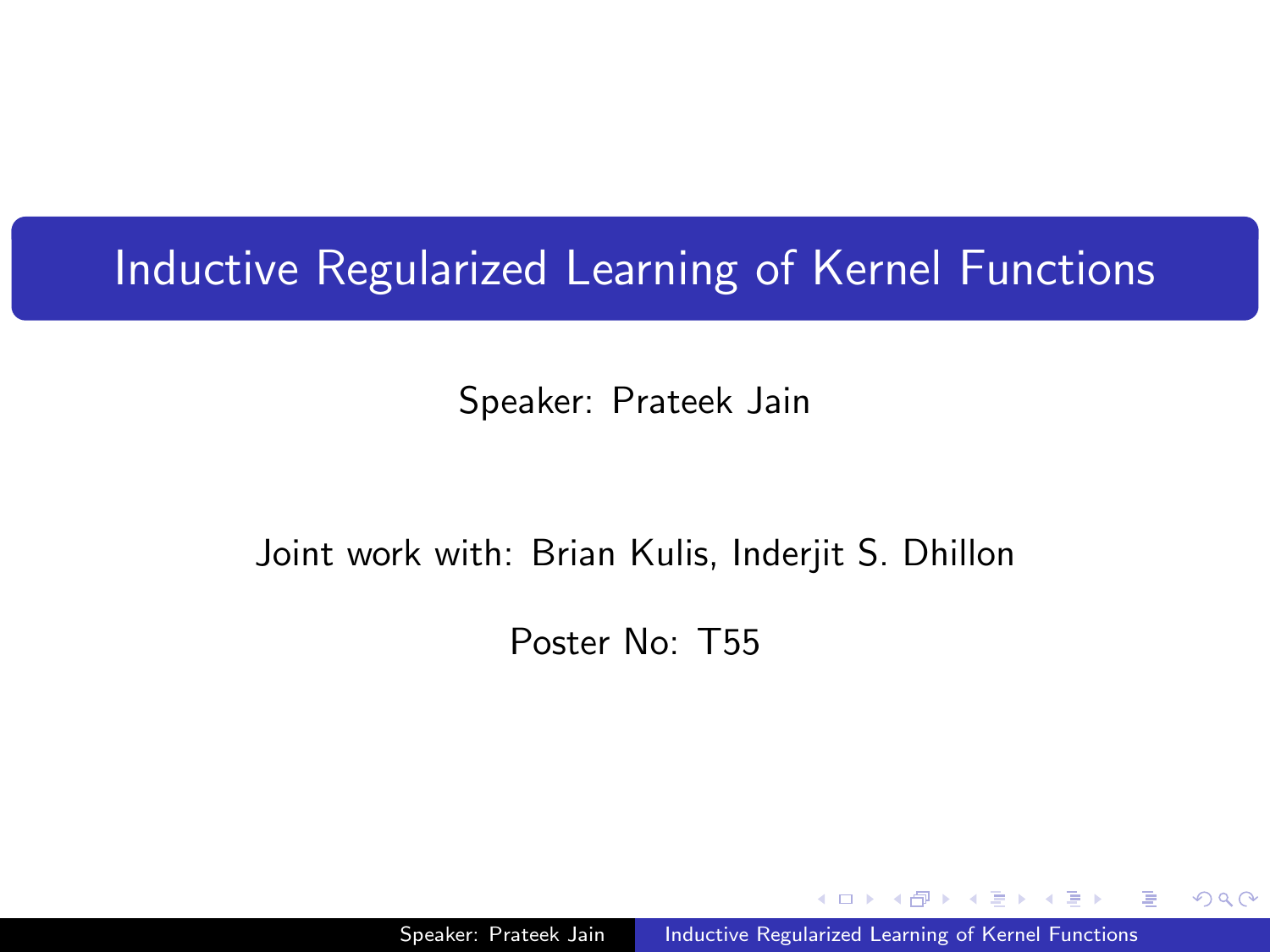## Kernel Learning

- Goal: Learn appropriate kernel function for a given task
	- Supervision should be flexible
		- a Labels
		- **A** Pair-wise distance constraints
		- Relative distance constraints
	- Generalization to new points with good error bounds
- Existing approaches:
	- Parametric approaches: Multiple Kernel Learning  $\left(\kappa(\mathsf{x}, y)=\sum_i \mu_i \kappa_i(\mathsf{x}, y)\right)$ , Gaussian Kernel Learning  $(\kappa(x, y) = \exp(-\|x - y\|^2 / \sigma)$
	- Non-parametric approaches: mostly limited to Transductive settings

医骨盆 医骨盆

 $200$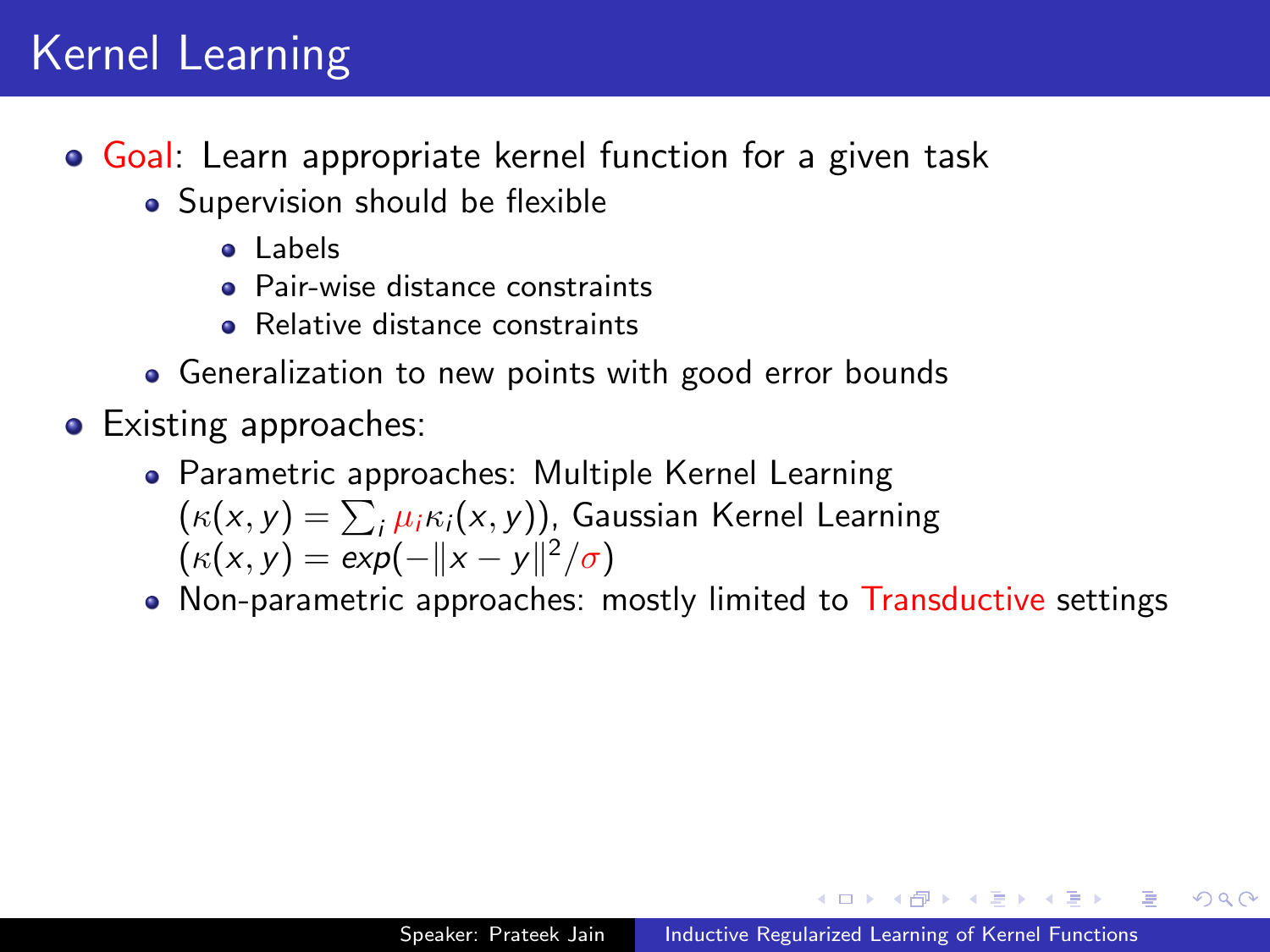# Our Approach

• Define a kernel *matrix* learning framework

- $K = \Phi^T \Phi$ ,  $K \in \mathbb{R}^{n \times n}$
- Learn a new kernel matrix  $K_W$ :

$$
\min_{K_W \succeq 0} f(K^{-1/2}K_WK^{-1/2})
$$
\n
$$
\text{s.t. } g_i(K_W) \leq b_i, \ 1 \leq i \leq m.
$$

- f:  $\mathbb{R}^{n \times n} \to \mathbb{R}$ . regularizer,  $g_i$ : constraints.
- Problem: how to compute  $K_W$  for points outside  $[\mathbf{x}_1, \mathbf{x}_2 \dots, \mathbf{x}_n]$ .
- Show that the learned kernel matrix parameterizes a general kernel function
	- Learns linear transformation kernel  $\kappa_W(\mathbf{x},\mathbf{y})=\mathbf{x}^\mathsf{T}$  W $\mathbf{y}$  for *spectral* regularizer f
	- Known to have good generalization bounds
- Use the learned kernel *function* to compute kernel value for unseen points

na na mara na mara na mara

 $200$